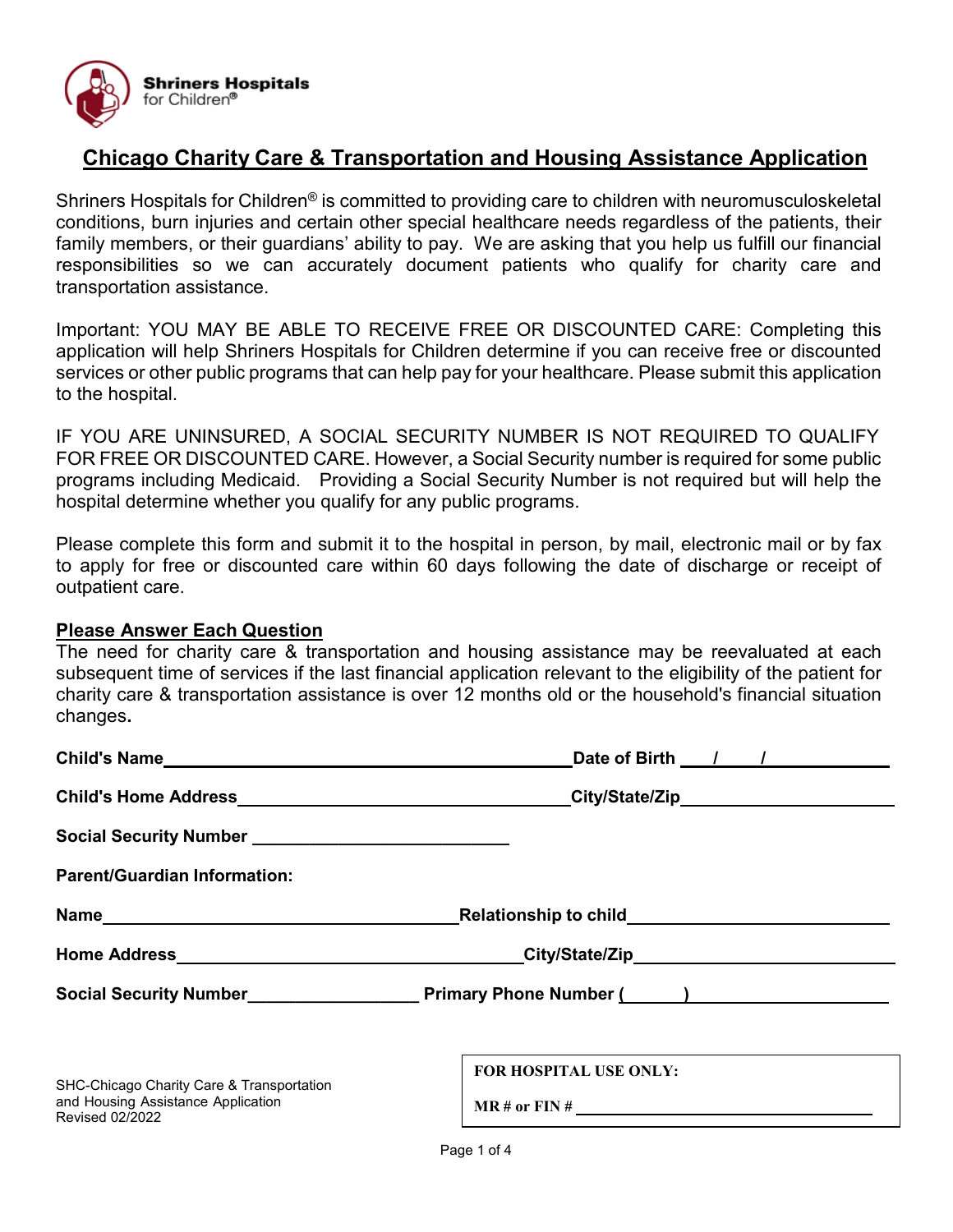

**Total number of dependent family members living at home (include self) \_\_\_\_\_\_\_\_\_\_\_\_\_\_\_\_\_\_\_\_\_\_\_**

**Number of children (ages 0 – 21), included in the above number, living at home** 

#### **Medicaid Application**

Please check the appropriate statement boxes below: Attach copies of Medicaid notices including all attachments to the notices.

I/We  $\Box$  have /  $\Box$  have not applied for Medicaid to cover these services. Please explain reason <u>\_\_\_\_\_\_\_\_\_\_\_\_\_\_\_\_\_\_\_</u>

I/We  $\Box$ have /  $\Box$ have not been rejected by Medicaid. Reason for reject (please include a copy)

I/We  $\Box$ have /  $\Box$ have not been rejected by CHIP (Children's Health Insurance Program)

I/We received an approval from Medicaid, but with a monthly spend down rate of \$

### **Check the box and provide documentation, if any of the following circumstances apply:**

- $\Box$  State-funded prescription programs;
- $\Box$  Homeless or received care from a homeless clinic;
- $\Box$  Participation in Women, Infants and Children programs (WIC);
- $\Box$  Food stamp eligibility;
- $\Box$  Free/reduced/discounted school lunch program eligibility;
- $\Box$  Eligibility for other state or local assistance programs that are unfunded (e.g., Medicaid spenddown);
- $\Box$  Low income/subsidized housing is provided as a valid address; and
- $\Box$  Parent is deceased with no known estate.

Please note, if the patient meets the presumptive eligibility criteria as defined in Illinois Regulations or because of the patient's family income, the patient is not required to provide monthly expense information or estimated expense figures.

### **Household Income (Monthly)**

**Wages** a) **Total wages of Patient/Responsible Person** (attach a copy of paycheck stub)

SHC-Chicago Charity Care & Transportation and Housing Assistance Application Revised 02/2022

**FOR HOSPITAL USE ONLY:**

**MR # or FIN #**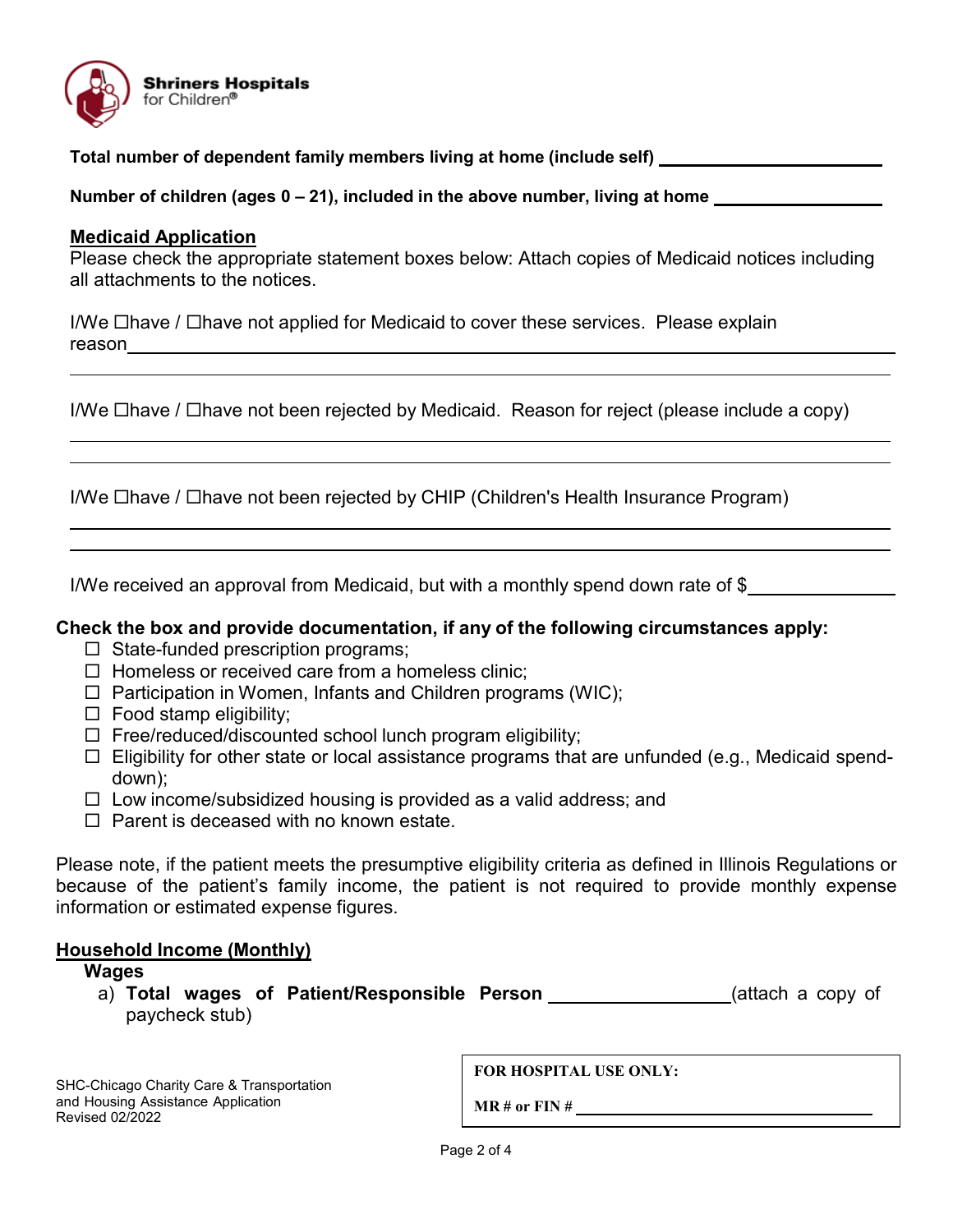

- b) **Employer Name \_\_\_\_\_\_\_\_\_\_\_\_\_\_\_\_\_\_\_\_\_\_\_\_\_**
- c) **Employer Address**
- d) **Spouse's Name \_\_\_\_\_\_\_\_\_\_\_\_\_\_\_\_\_\_\_\_\_\_\_\_\_**
- e) **Total Wages of Spouse** (attach a copy of paycheck stub)
- f) **Spouse's Employer Name \_\_\_\_\_\_\_\_\_\_\_\_\_\_\_\_\_\_\_\_\_\_\_\_**
- g) **Employer Address**

**Other Income**

- a) **Disability Payments \_**
- b) **Alimony/Child Support**
- c) **Retirement Benefits**
- d) **Investment Income \_**
- e) **Unemployment Compensation**

**I acknowledge that I have made a good faith effort to provide all information requested in this application to assist the hospital in determining whether the patient is eligible for financial assistance. I certify that the information in this application is true and correct to the best of my knowledge. I will apply for any state, federal or local assistance for which I may be eligible to help pay for this hospital bill. I understand that the information provided may be verified by the hospital and I authorize the hospital to contact third parties to verify the accuracy of the information provided in this application. I understand that if I knowingly provide untrue information in this application, I will be ineligible for financial assistance, any financial assistance granted to me may be reversed and I will be responsible for the payment of the hospital bill.**

**Complaints or concerns with the uninsured patient discount application process, or hospital financial assistance process, may be reported to the Health Care Bureau of the Illinois Attorney General.** 

**The website and phone number are<https://illinoisattorneygeneral.gov/consumers/hcform.pdf> and 1-877-305-5145.** 

Printed Name

 Signature Date Date

SHC-Chicago Charity Care & Transportation and Housing Assistance Application Revised 02/2022

**\_\_\_\_\_\_\_\_\_\_\_\_\_\_\_\_\_\_\_\_\_\_\_\_\_\_\_\_\_\_\_\_\_\_\_\_\_\_**

**FOR HOSPITAL USE ONLY:**

**MR # or FIN #**